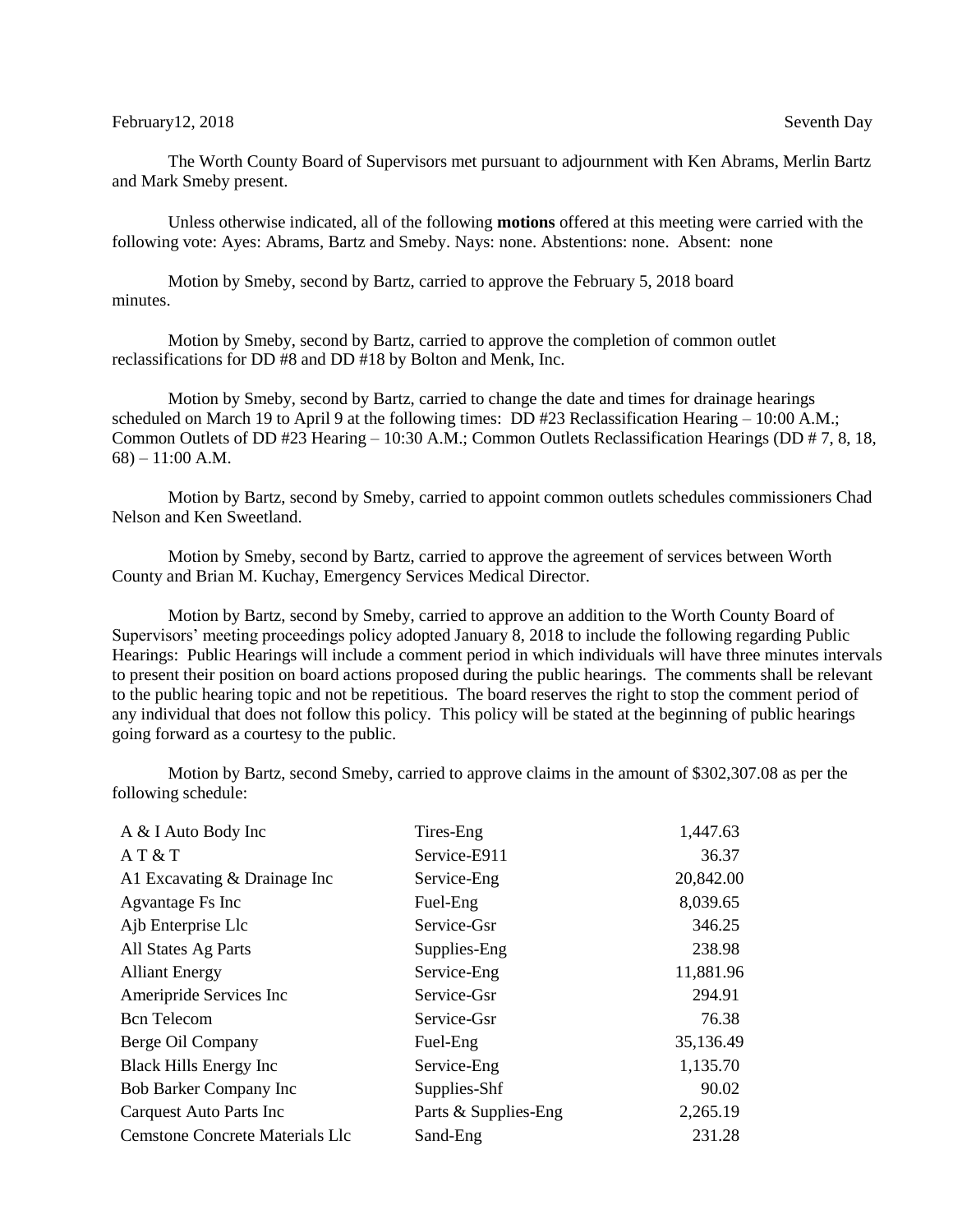| Centurylink                           | Service-Eng        | 50.70     |
|---------------------------------------|--------------------|-----------|
| <b>Certified Laboratories</b>         | Supplies-Eng       | 125.00    |
| <b>Chad's Snow Removal</b>            | Service-Gsr        | 120.00    |
| City Of Fertile                       | Fy18 Rutf-Eng      | 1,526.01  |
| City Of Grafton                       | Fy18 Rutf-Eng      | 834.44    |
| City Of Hanlontown                    | Fy18 Rutf-Eng      | 339.22    |
| City Of Joice                         | Fy18 Rutf-Eng      | 907.26    |
| City Of Kensett                       | Fy18 Rutf-Eng      | 445.65    |
| City Of Manly                         | Service-Eng        | 46.30     |
| City Of Northwood                     | Service-Gsr        | 507.67    |
| Com-Tec Land Mobile Radio             | Service-Shf        | 5,457.50  |
| <b>County Social Services</b>         | Fees-Mha           | 74,887.50 |
| Crysteel Truck Equipment Inc          | Parts-Eng          | 165.00    |
| <b>Culligan Of Mason City</b>         | Service-Shf        | 271.55    |
| Dave Syverson Truck Center            | Parts-Eng          | 42.54     |
| Des Moines Stamp Mfg Co               | Supplies-Trs       | 119.85    |
| Diane Myli                            | Mileage-Phd        | 2.35      |
| Dick's Place Body & Tow               | Service-Shf        | 425.00    |
| District Ii Auditors                  | Dues-Aud           | 20.00     |
| Dustin Doty                           | Reimb-Con          | 23.77     |
| <b>Edie Prazak</b>                    | Mileage-Phd        | 79.00     |
| Electric Pump Inc                     | Service-Wat        | 2,130.11  |
| <b>Fastenal Company</b>               | Supplies-Eng       | 450.03    |
| Five Star Cooperative                 | Fuel-Eng           | 68.27     |
| Fleetpride                            | Parts-Eng          | 116.58    |
| Forest City Auto Center               | Service-Shf        | 118.52    |
| Greve Law Office                      | Payroll & Rent-Aty | 5,594.00  |
| Grp & Associates Inc                  | Service-Phd        | 47.00     |
| Harrison Truck Centers, Inc           | Service-Con        | 1,108.79  |
| Heartland Business Systems, Llc       | Service-Dap        | 8,787.91  |
| <b>Heartland Power Coop</b>           | Service-Wwt        | 4,547.17  |
| <b>Hotsy Equipment</b>                | Service-Shf        | 160.48    |
| Huber Supply Co Inc                   | Service-Eng        | 157.73    |
| Ia Dept Of Revenue                    | Service-Asr        | 506.41    |
| <b>Interstate Motor Trucks Inc</b>    | Parts-Eng          | 47.40     |
| Ip Pathways                           | Service-Dap        | 542.00    |
| <b>Isac</b>                           | Edu-Sup            | 70.00     |
| J & J Machining Welding & Fabricating | Supplies-Eng       | 37.35     |
| J.J. Keller & Assoc, Inc.             | Supplies-Eng       | 336.59    |
| Jacob Hanson                          | Edu-Trs            | 212.92    |
| Jessica Reyerson                      | Mileage-Phd        | 15.00     |
| Joel Rohne                            | Mileage-It/Gis     | 545.68    |
| Keltek Inc                            | Service-Dap        | 2,424.77  |
| Kibble Equipment Llc                  | Service-Gsr        | 337.37    |
| Knudtson Automotive Service           | Service-Shf        | 1,462.68  |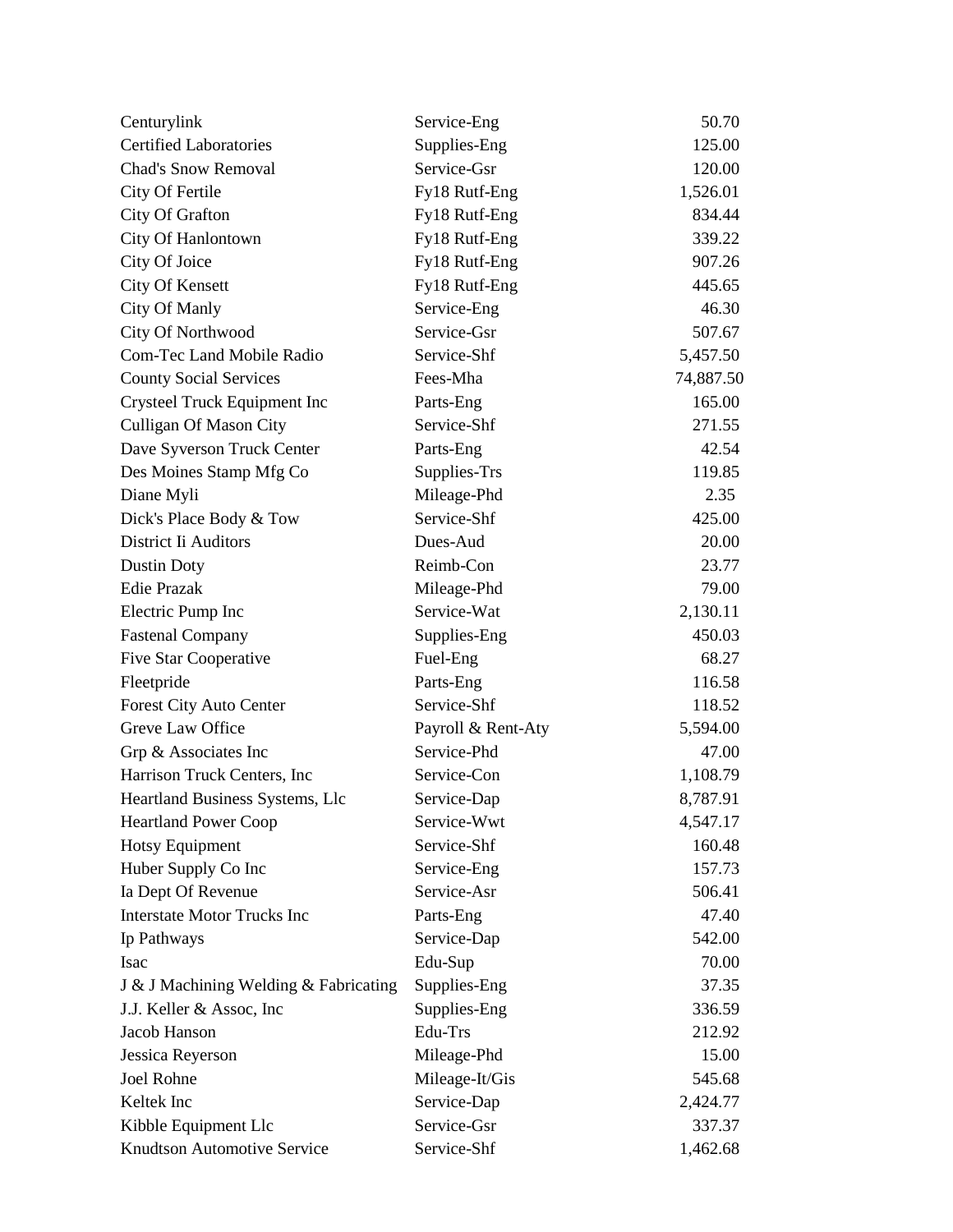| Larsen Plumbing & Heating Inc      | Service-Shf        | 2,496.63  |
|------------------------------------|--------------------|-----------|
| <b>Lawson Products Inc</b>         | Supplies-Eng       | 614.79    |
| Lexisnexis                         | Service-Aty        | 156.00    |
| <b>London Deer Creek Cemetery</b>  | Fy18 Appro-Vaf     | 128.00    |
| Mail Services Llc                  | Service-Trs        | 256.27    |
| Manly Junction Signal              | Service-Sup        | 328.80    |
| Marco Technologies Llc             | Equip-Dap          | 4,845.88  |
| Mark Smeby                         | Mileage-Sup        | 398.58    |
| Matt Parrott/Storey Kenworthy      | Supplies-Trs       | 39.85     |
| Mediacom                           | Service-Dap        | 199.95    |
| Menards Inc                        | Supplies-Eng       | 498.44    |
| Mercy Medical Center-North Ia      | Service-Mex        | 636.00    |
| <b>Merlin Bartz</b>                | Reimb-Sup          | 663.10    |
| Midwest Wheel Companies Inc        | Supplies-Eng       | 43.04     |
| <b>Motorola Solutions Inc</b>      | Equip-Ema          | 5,145.00  |
| <b>Myron Corp</b>                  | Supplies-Vaf       | 104.94    |
| National Assoc Of County Engineers | Edu-Eng            | 645.00    |
| New Heaven Chemcals Iowa Llc       | Tif-Ndp            | 7,662.53  |
| North Iowa Media Group             | Service-Asr        | 562.09    |
| Northwood Anchor Inc               | Service-Sup        | 844.04    |
| Northwood Sanitation Llc           | Service-Gsr        | 181.50    |
| Northwood True Value               | Supplies-Eng       | 418.15    |
| Nuss Truck & Equipment Inc         | Parts-Eng          | 1,109.11  |
| Overhead Door Co Of Mason City     | Service-Eng        | 115.00    |
| Paetec                             | Service-Eng        | 14.53     |
| Peopleservice Inc                  | Service-San        | 2,163.89  |
| <b>Pitney Bowes</b>                | Service-Trs        | 376.51    |
| Plunkett's Pest Control Inc        | Service-Con        | 70.00     |
| Printing Services Inc              | Supplies-Rec       | 184.99    |
| Pritchard Auto Co                  | Equip-Shf          | 24,749.00 |
| <b>Purchase Power</b>              | Service-Trs        | 465.23    |
| R80 Llc                            | Fuel-Eng           | 100.94    |
| <b>Ram Systems</b>                 | Service-Phd        | 695.00    |
| Rave Wireless Inc                  | Service-Dap        | 5,300.00  |
| Reindl Repair                      | Service-Shf        | 99.58     |
| Reinhart Food Service Llc          | Supplies-Shf       | 419.55    |
| <b>Richard Brumm</b>               | Edu-Eng            | 294.34    |
| <b>Roger Downing</b>               | Fy18 Reimb-Eng     | 250.00    |
| Roto-Rooter Of Mason City          | Service-Gsr        | 155.00    |
| Shana Butler                       | Mileage-Phd        | 10.20     |
| Shellie Johanns                    | Supplies-Aud       | 15.98     |
| Singelstad's Hardware              | Supplies-Eng       | 23.93     |
| Sirchie Acquisition Company Llc    | Supplies-Shf       | 191.06    |
| <b>Staples Credit Plan</b>         | Supplies-Gsr & Aud | 339.10    |
| State Hygienic Laboratory          | Service-San        | 50.00     |